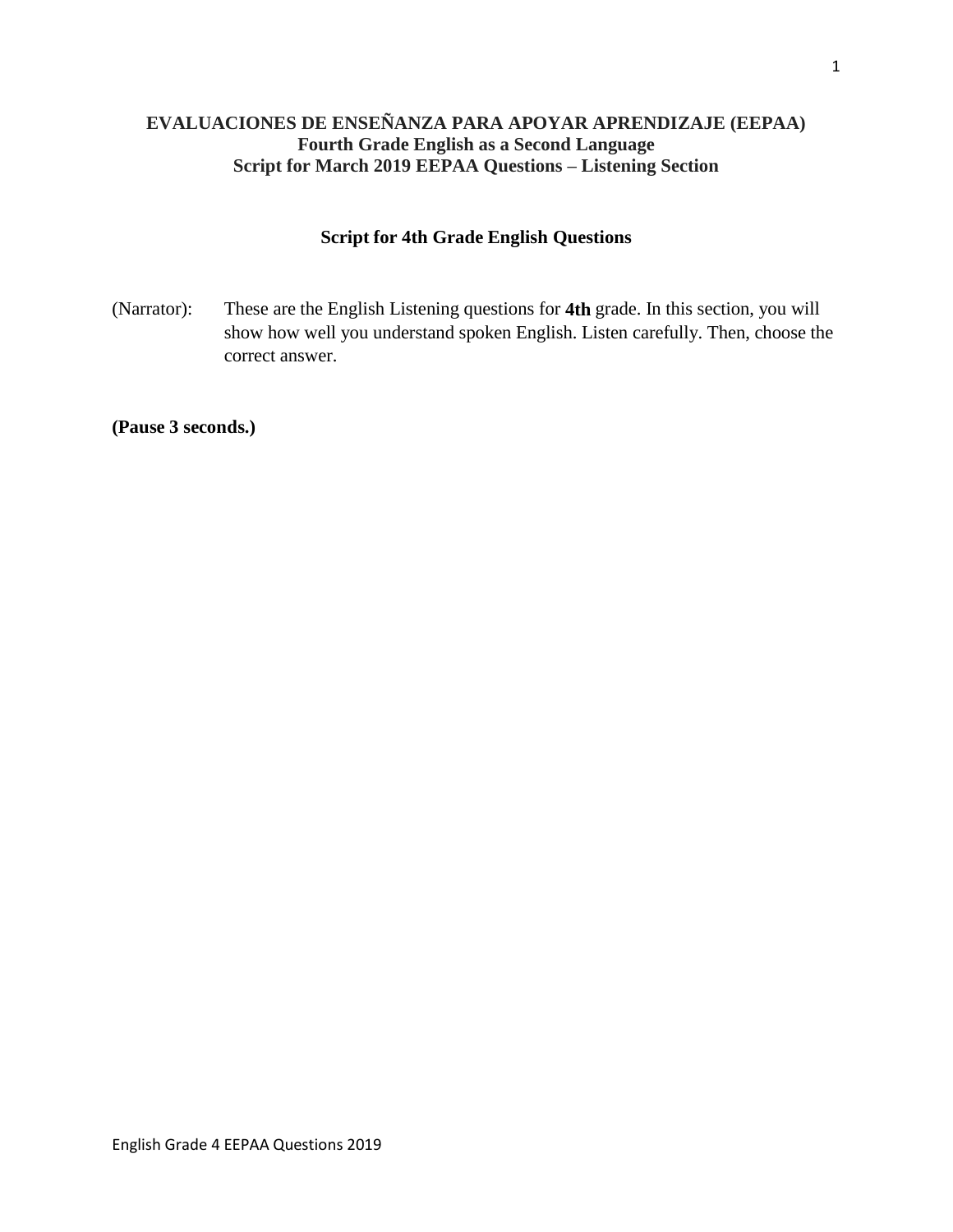(Narrator): Listen to a passage about a boy who writes a thank-you letter to a friend. You will answer questions 1 through 4 based on this passage.

## **(Pause 3 seconds.)**

(Narrator): With the help of her father, Lily made a healthy soup for Marcos because he was sick. Marcos wanted to send Lily a thank-you letter. He asked his brother, Ismael, for help.

(Marcos): Can you help me write a thank-you letter, Ismael?

(Narrator): Ismael responded:

(Ismael): Sure. First, write a greeting. Then, write the body of the letter, where you will express your appreciation for the soup. Finally, write a closing.

(Narrator): Marcos wrote his letter and read it to his brother for his approval.

(Marcos):

Dear Lily,

Thank you for the delicious vegetable soup. I am feeling better and will return to school next Monday. Maybe you can make more soup for us to share during lunch. You are my best friend and a good cook, too.

Sincerely,

Marcos

## **(Pause 3 seconds.)**

(Narrator): Now answer the following questions.

**(Pause 3 seconds.)**

18AI04009X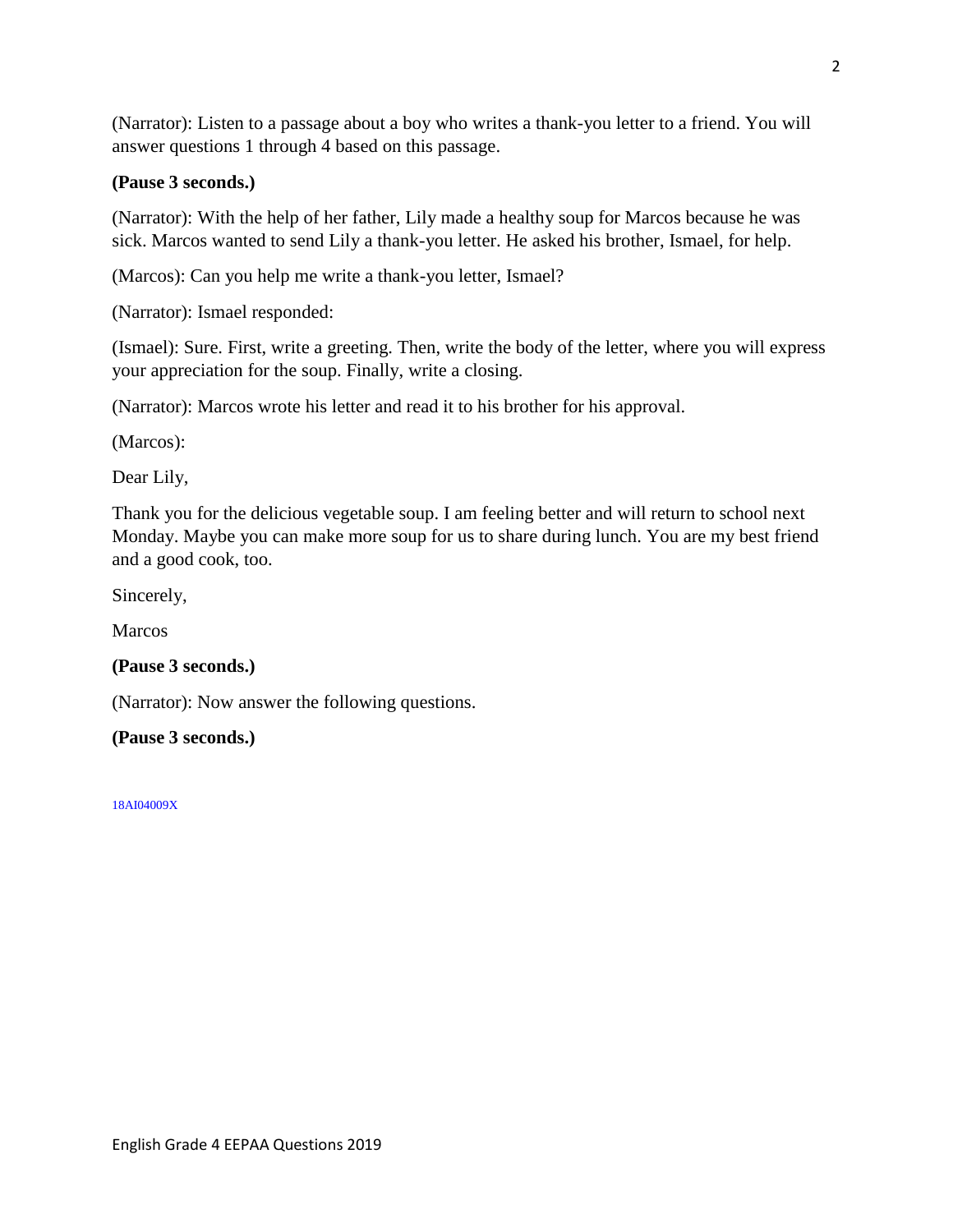(Narrator): Look for question number 1. Now listen carefully to the following question.

## **(Pause 3 seconds.)**

(Narrator): According to the passage, which sentence is true?

#### **(Pause 3 seconds.)**

### **(Note: Pause 2 seconds between options.)**

(Narrator):

**A** Marcos likes his school. **B** Ismael sent Lily a letter. **C** Marcos enjoyed the soup. **D** Lily made a delicious chicken soup.

#### **(Pause 3 seconds.)**

(Narrator): Choose the letter of the correct answer.

#### **(Pause 3 seconds.)**

AI1804387BEN2-18AI04009\_3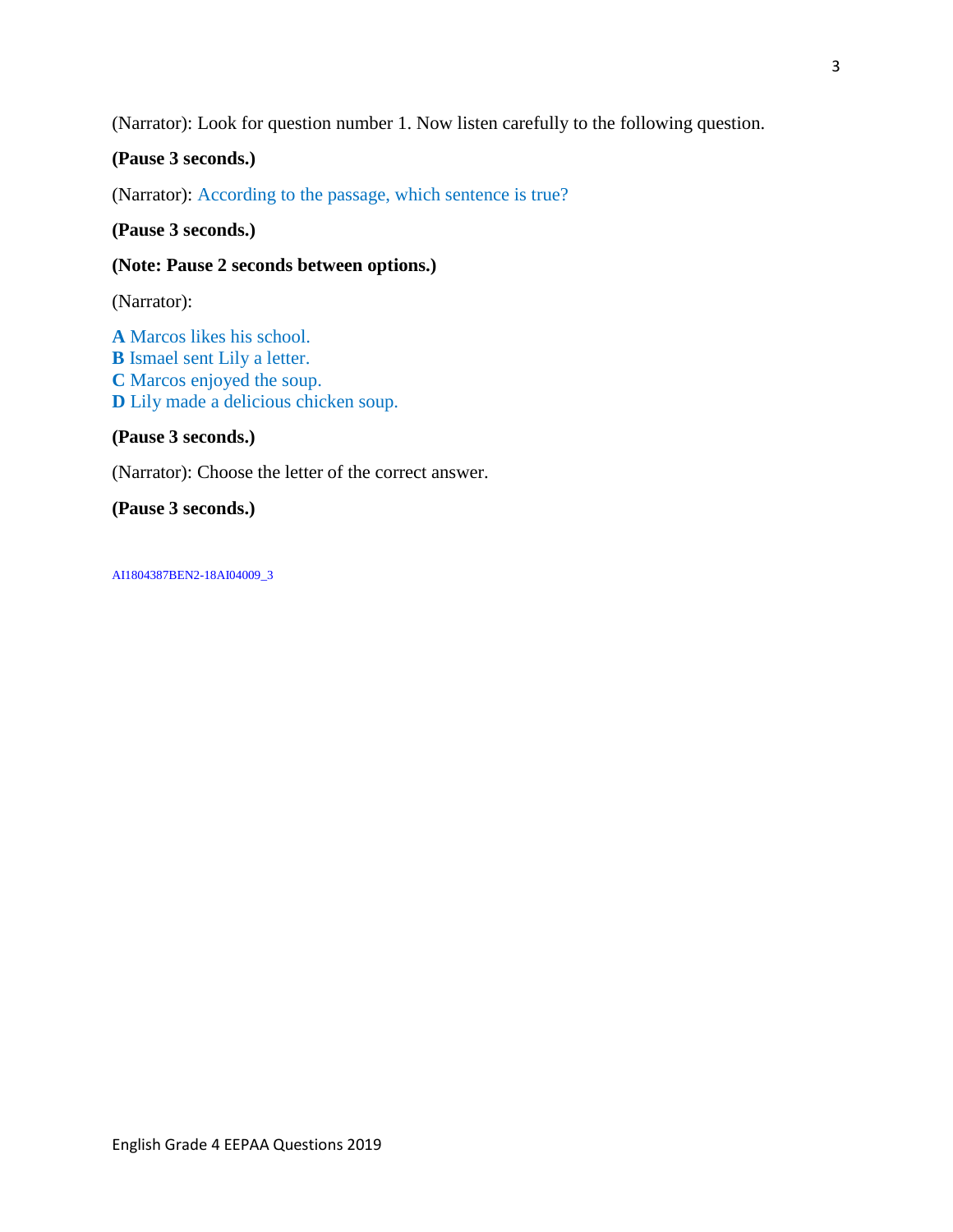(Narrator): Look for question number 2. Now listen carefully to the following question.

**(Pause 3 seconds.)**

(Narrator): What is the MAIN reason Lily made soup for Marcos?

**(Pause 3 seconds.)**

#### **(Note: Pause 2 seconds between options.)**

(Narrator):

**A** Marcos was sick. **B** They are good friends. **C** Marcos asked for soup. **D** Lily enjoys cooking for others.

**(Pause 3 seconds.)**

(Narrator): Choose the letter of the correct answer.

**(Pause 3 seconds.)**

AI1804388BEN2-18AI04009\_1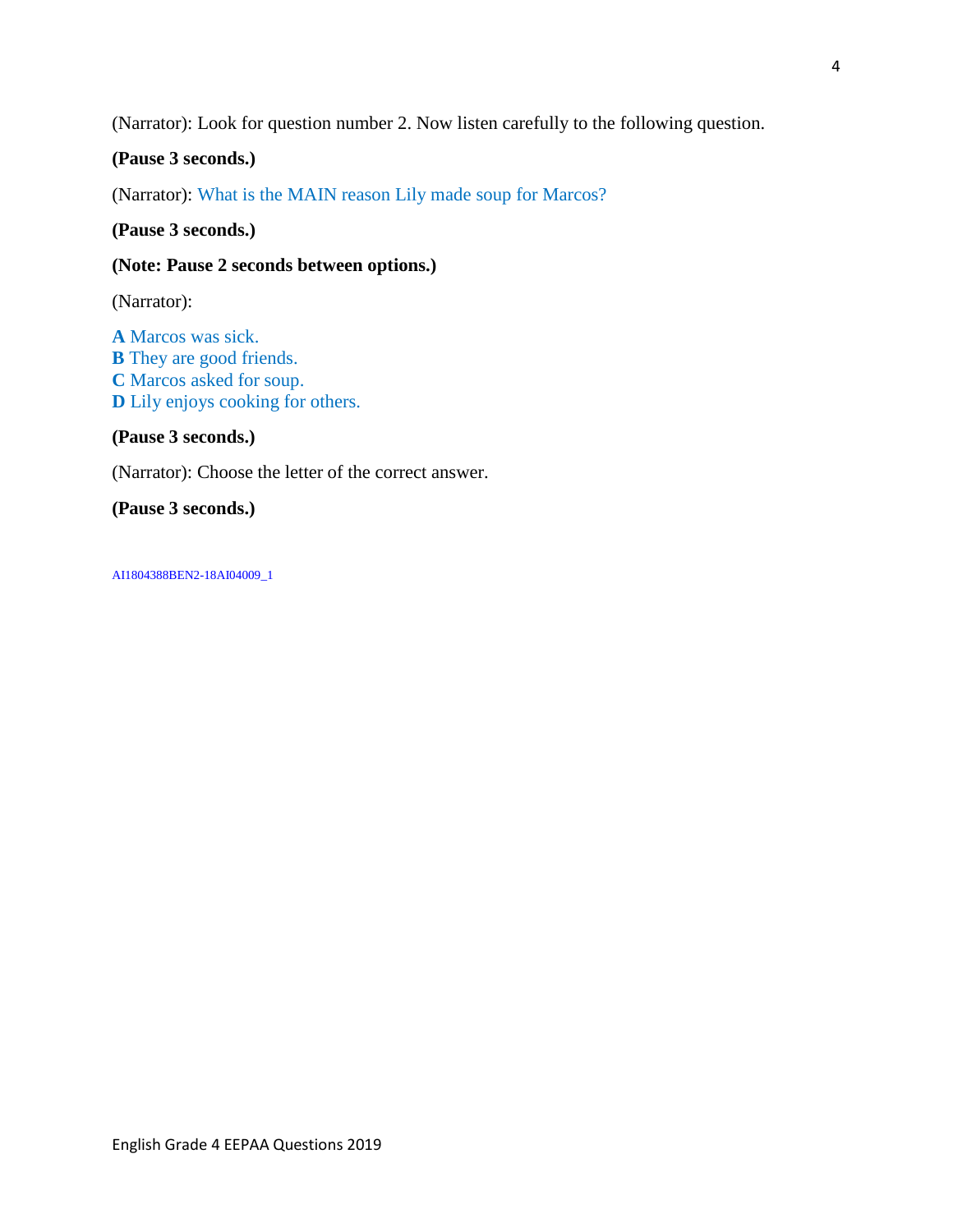(Narrator): Look for question number 3. Now listen carefully to the following question.

**(Pause 3 seconds.)**

(Narrator): What is the MAIN purpose of the letter to Lily?

**(Pause 3 seconds.)**

### **(Note: Pause 2 seconds between options.)**

(Narrator):

**A** to invite her to lunch **B** to thank her for the soup **C** to tell her she is a good friend **D** to compliment her cooking abilities

**(Pause 3 seconds.)**

(Narrator): Choose the letter of the correct answer.

**(Pause 3 seconds.)**

AI1804389BEN2-18AI04009\_2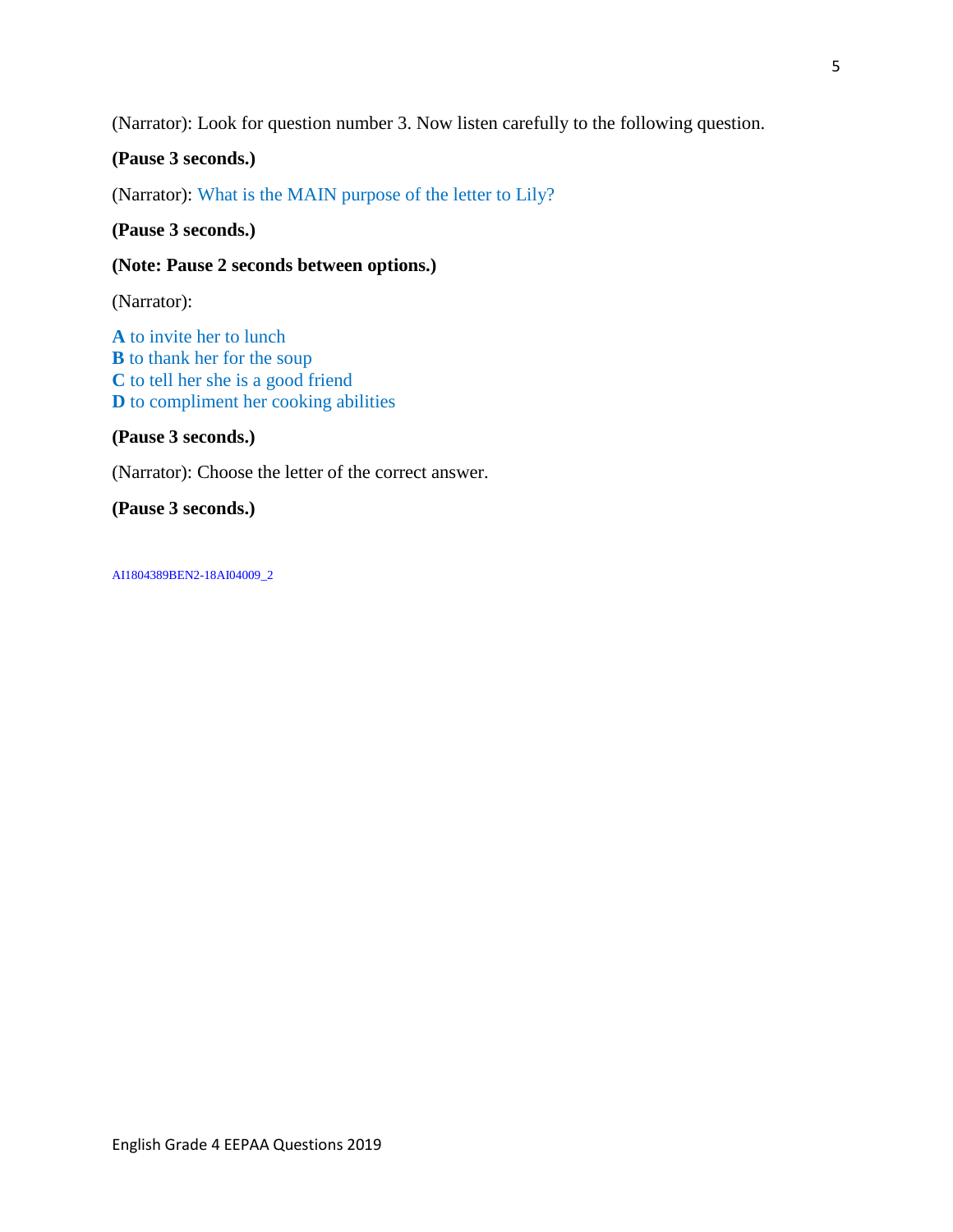(Narrator): Look for question number 4. Now listen carefully to the following question.

## **(Pause 3 seconds.)**

(Narrator): What was written first in the letter?

#### **(Pause 3 seconds.)**

### **(Note: Pause 2 seconds between options.)**

(Narrator):

**A** the date **B** the body **C** the closing **D** the greeting

**(Pause 3 seconds.)**

(Narrator): Choose the letter of the correct answer.

#### **(Pause 3 seconds.)**

(Narrator): Listen to the passage, the questions, and the answer choices again.

**(Pause 3 seconds.)**

**(Narrator and Characters repeat the passage, and Narrator repeats the questions and answer choices.)**

**(Pause 10 seconds.)**

AI1804390BEN2-18AI04009\_4